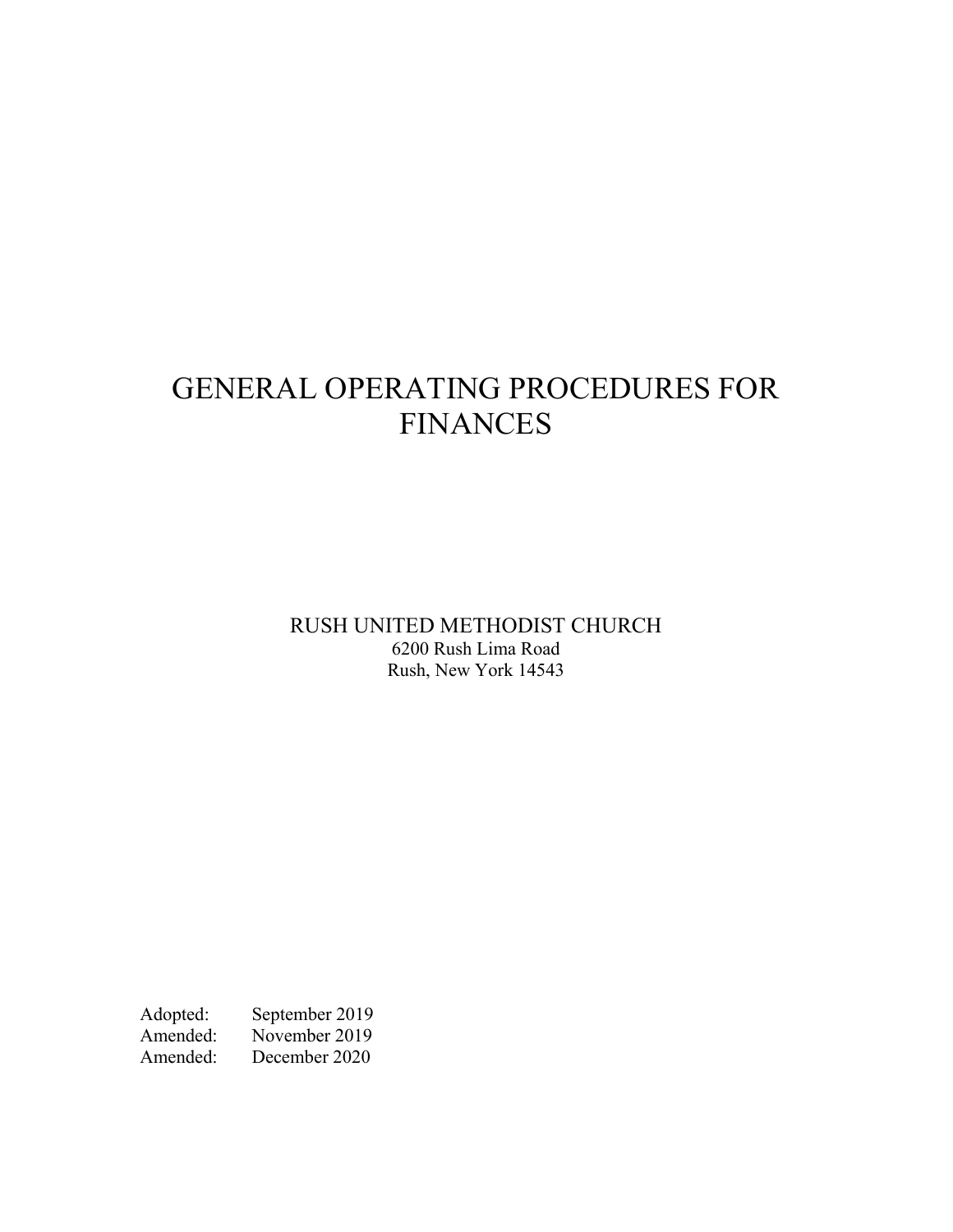## **Overview**

These General Operating Procedures are intended to provide guidance to Finance committee members and ministry leaders on procedures that should be followed to safeguard appropriate use of church funds. These operating procedures comply with those articulated in the Book of Discipline (¶ 258.4).

It is important that as church leadership and staff positions change over time these procedures are made available and reviewed with new personnel to ensure continuity of the financial operation.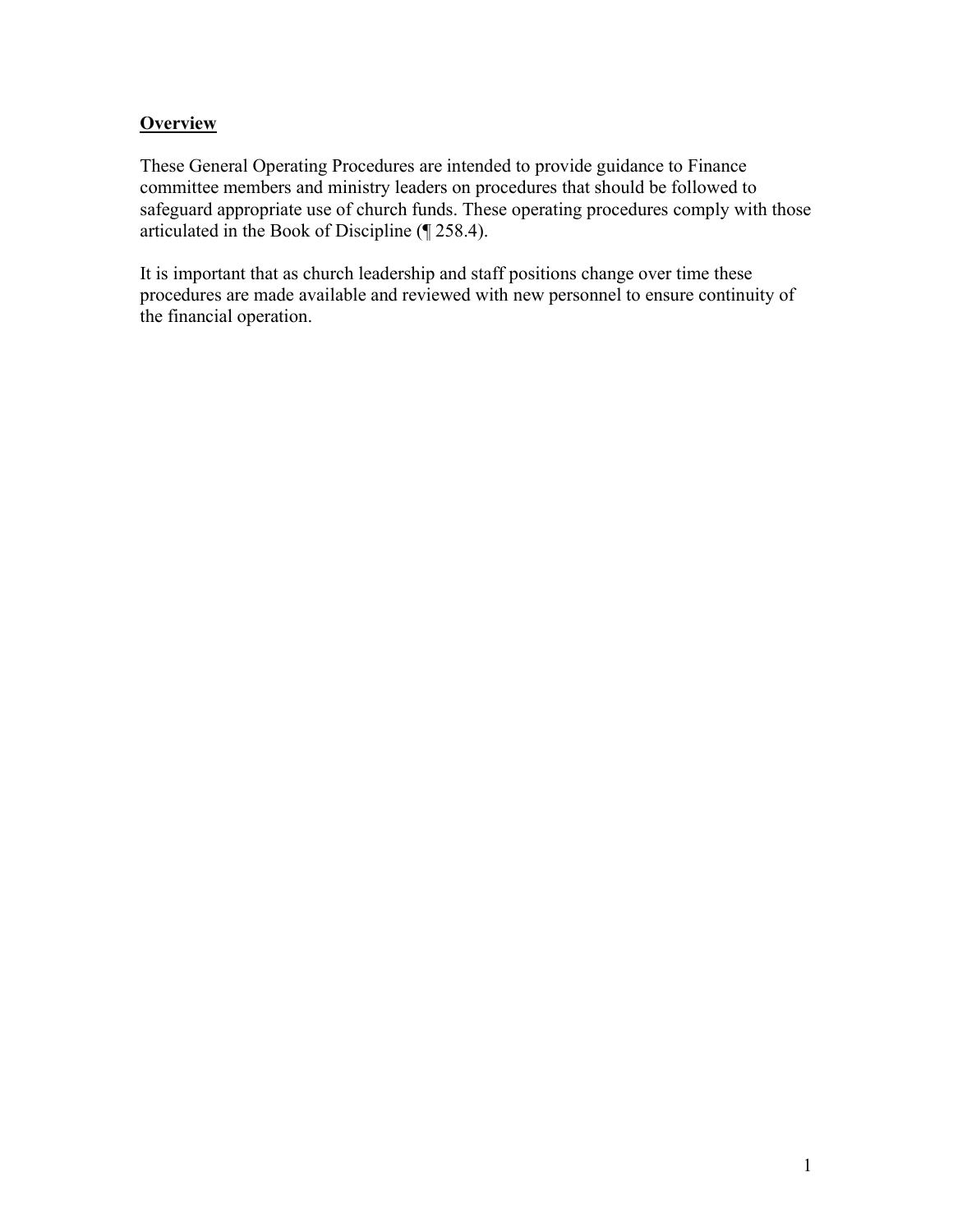## Committee on Finance

There shall be a committee on finance (Finance Committee), elected annually by the church conference upon recommendation of the Leadership Ministry Team or from the floor.

The Finance Committee shall be composed of a chairperson who is a member of the Leadership Ministry Team, one or more lay members of the church conference, the senior pastor, the church administrative assistant, the church treasurer, and other members to be added as the church conference may determine. The church administrative assistant and church treasurer, if paid employees, shall be members without vote.

The Finance Committee shall establish written financial policies to document the internal controls of the church. The written financial policies should be reviewed for adequacy and effectiveness annually by the Finance Committee and submitted as a report to the Leadership Ministry Team and church conference annually during the calendar year fourth quarter in advance of the annual church conference.

The Finance Committee shall compile annually an operating budget for the church and submit it to the Leadership Ministry Team for review and adoption. This budget shall balance planned expenditures with projected revenues for the coming year. All financial asking to be included in the annual budget shall be submitted to the Finance Committee.

The Finance Committee shall monitor the operational aspects of the Church's finances and focus on making sure the day-to-day financial operations of the church are being successfully maintained.

The Finance Committee shall make provision for an annual audit of the financial statements of the church and all its organizations and accounts. The committee shall make a full and complete report to the Leadership Ministry Team, annual church conference, and district superintendent.

The Finance Committee shall prepare annually a report to the Leadership Ministry Team of all designated funds that are separate from the current expense budget.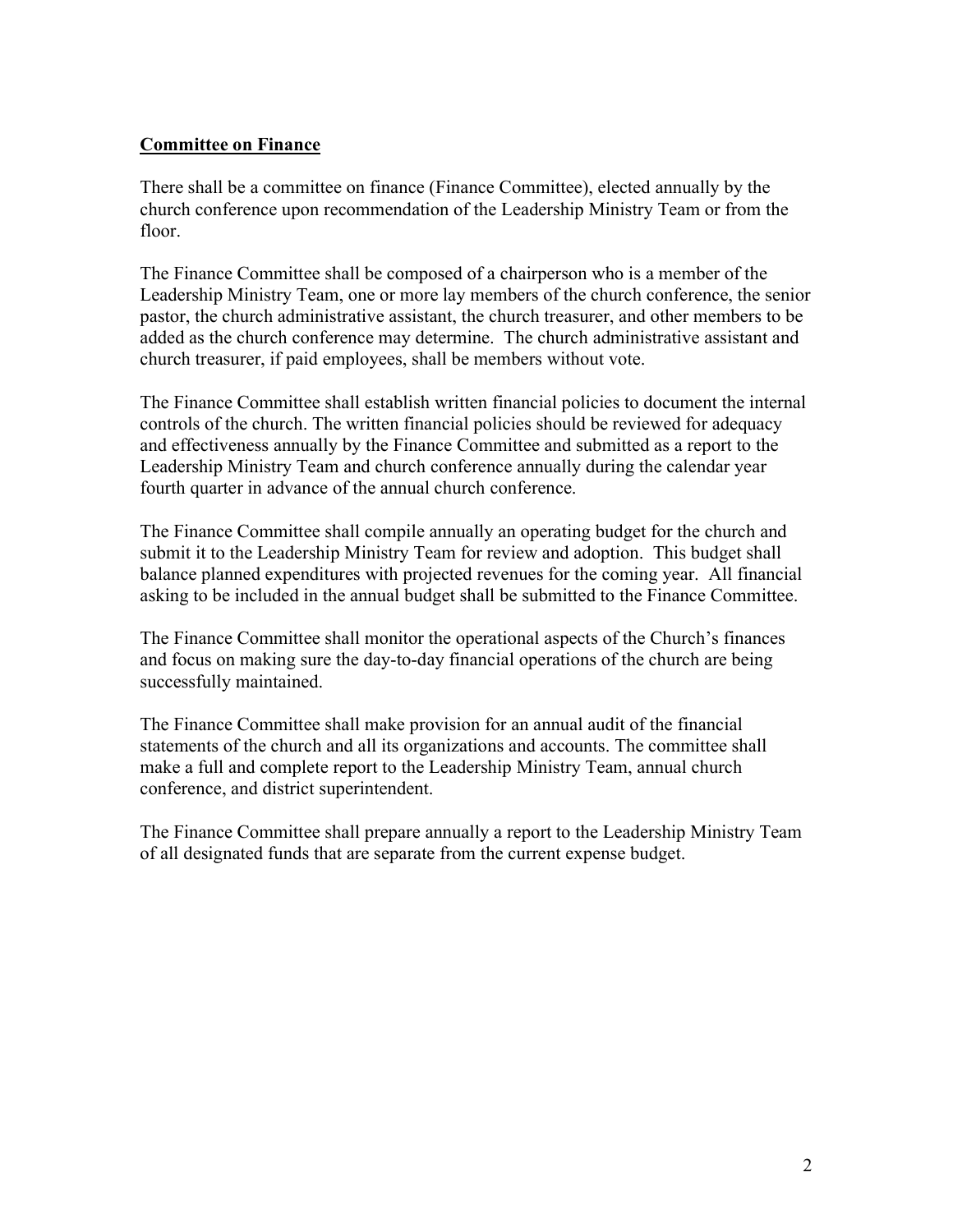#### Administrative Assistant

There shall be an administrative assistant (Administrative Assistant) who reports to the senior pastor (Pastor). This administrative assistant shall oversee all financial activities of the church on behalf of the Pastor who has primary responsibility. The duties of the Administrative Assistant shall be as follows:

- 1) Ensure that all financial contributions and payments made to the church are properly recorded, secured and acknowledged, including plate collections.
- 2) Perform all payroll administration activities.
- 3) Ensure that all expenditures comply with the financial guidelines established by the Leadership Ministry Team. This includes complying with the annual operating budget and restrictions on use of donations and endowments. If expenditure requests do not comply with these restrictions, the Administrative Assistant shall report this matter to the Pastor and Chair of the Finance Committee for resolution.
- 4) Approve all requisitions for disbursement prior to payment.
- 5) Interface with the Treasurer, Pastor, and Chair of the Finance Committee to keep them informed of key financial matters and to seek their input and counsel as appropriate.
- 6) Secure and maintain accounting software with appropriate documentation to support all transactions.
- 7) Perform all functions associated with recording revenues, accounts payable, general ledger posting, weekly bank deposits, grocery card accounting, and weekly reconciliation and report generation.

### **Treasurer**

There shall be a church treasurer (Treasurer) who reports to the senior pastor (Pastor). The duties of the Treasurer shall be as follows:

- 1) Perform monthly reconciliation to the balance sheet and bank accounts.
- 2) Prepare and properly distribute monthly reports of income, expenses, assets, and liabilities.
- 3) Prepare and properly distribute an annual church conference report.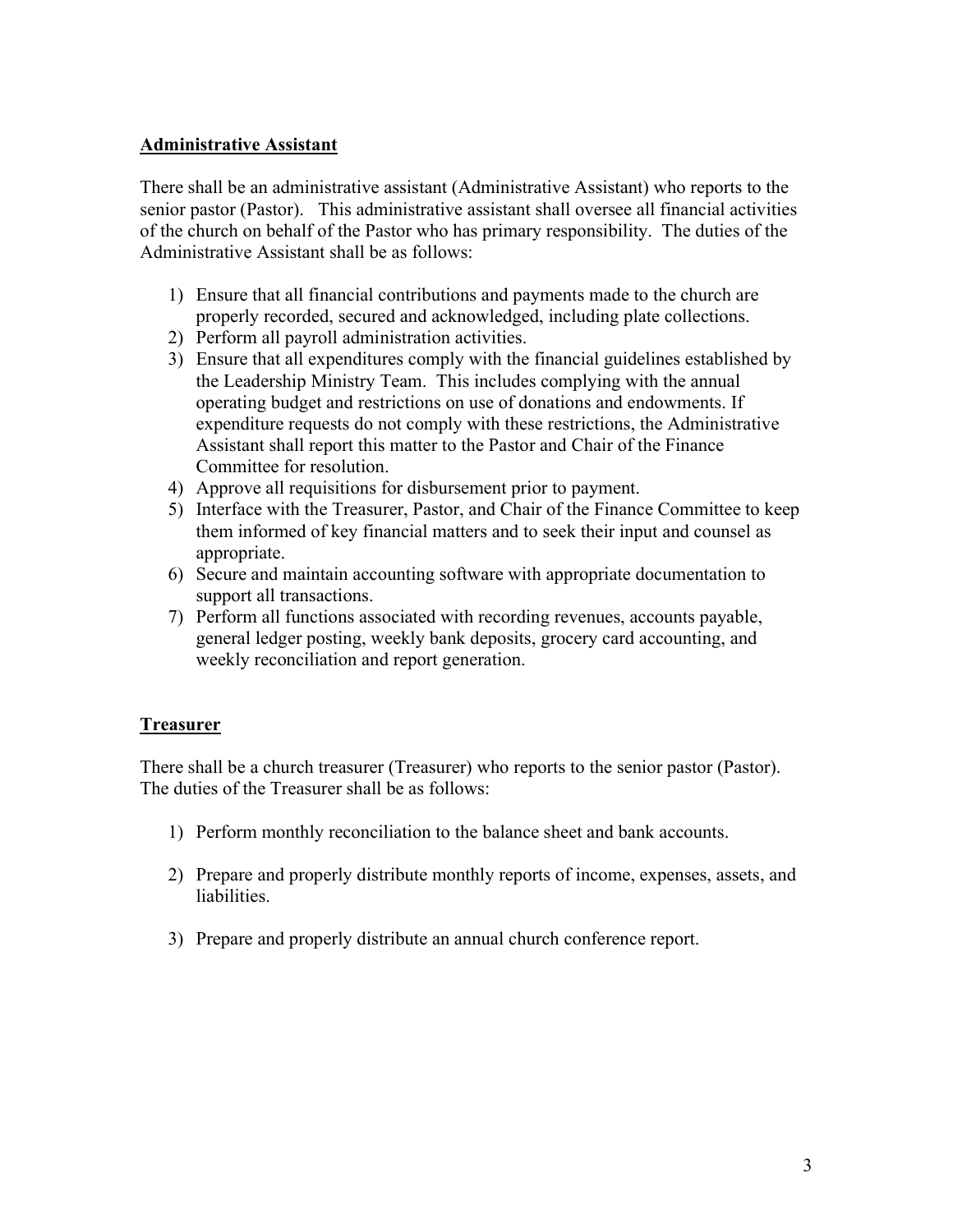#### Budget Development

The Finance Committee shall compile annually an operating budget for the church and submit it to the Leadership Ministry Team for review and adoption. All financial asking to be included in the annual budget shall be submitted to the Finance Committee.

- 1) In September, church leaders and staff will be asked to submit to the Finance Committee requests for funding, including budget reallocations, additional funding, and proposed expenditure reductions. Following these submissions, the Finance Committee will meet with church leaders and staff to discuss their projected budgets and budget requests.
- 2) In early October, the Finance Committee will prepare a preliminary operating budget for the coming year based upon revenue and expense projections. This preliminary budget will be presented to the Leadership Ministry Team for comment and budget development guidance.
- 3) In October, the Leadership Ministry Team will conduct a stewardship campaign for the coming year. The findings from this stewardship campaign will be used to revise revenue projections, if necessary.
- 4) In November, the Finance Committee will submit to the Leadership Ministry Team a proposed operating budget that balances revenues and expenses. When submitting this proposed budget, the Finance Committee shall explain their recommendations for budget additions, reductions, and re-allocations.
- 5) In December, the Leadership Ministry Team shall adopt a budget for the coming year. Upon adoption, the Leadership Ministry Team shall inform all church leaders and staff of the adopted budget.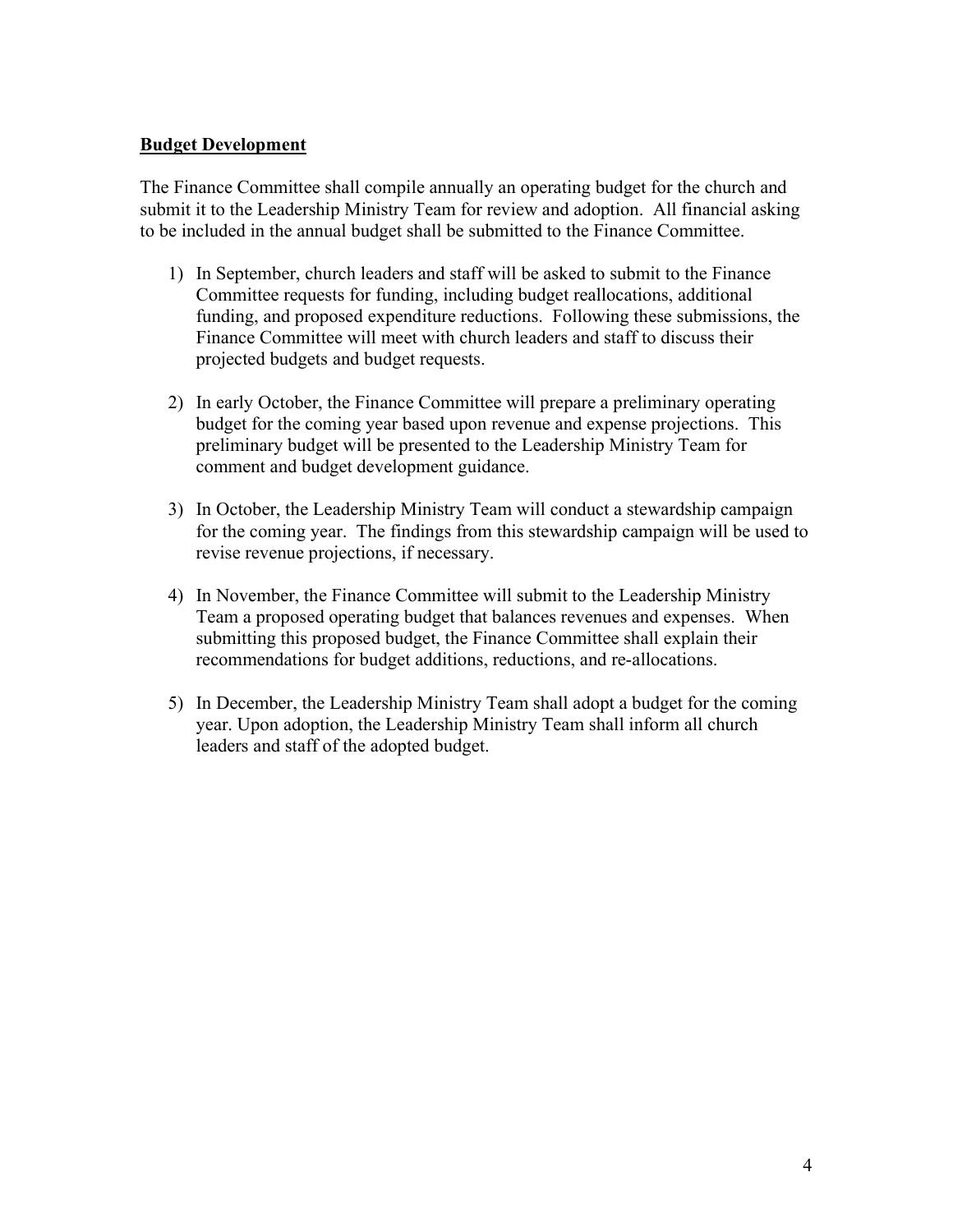## Expenditure Authorizations

No expenditures shall be made without the prior approval of the person authorized to make the expenditure by the Leadership Ministry Team.

While the Senior Pastor has overall responsibility, the day to day oversight of budgeted expenditures are delegated to church staff and leaders as follows:

|                                            | Building Repair, Maintenance, and Supply |
|--------------------------------------------|------------------------------------------|
| Board of Trustees Chairperson              | Tech Repairs and Equipment               |
|                                            | <b>Equipment and Vehicle</b>             |
|                                            | Cleaning                                 |
|                                            | Parsonage-Maintenance                    |
|                                            | Fuel and Electric                        |
|                                            | Telephone                                |
|                                            | Water/Fire Service                       |
|                                            | Parsonage-Utilities                      |
|                                            | <b>Internet Access</b>                   |
| Director of Children Education             | Church School                            |
| Director of Youth Ministries               | <b>Youth Mission</b>                     |
|                                            | Youth Budgeted Expenses                  |
| Director of Information and Technology     | Software and Worship Licenses            |
|                                            | Hospitality                              |
| Missions and Outreach Ministry Chairperson | Literature                               |
|                                            | RHAFT/FISH Dues                          |
| Worship Ministry Chairperson               | <b>Worship Expenses</b>                  |
|                                            | Flowers                                  |
| Choir Director                             | Music Expense                            |
|                                            | Music Licensing                          |
| <b>Administrative Assistant</b>            | <b>Shared Ministries</b>                 |
|                                            | Annual Conference Expense                |
|                                            | Worker Comp/Disability Insurance         |
|                                            | Property Insurance                       |
|                                            | Professional Training - Staff            |
|                                            | <b>Bank Service Charges</b>              |
|                                            | Copier Expense                           |
|                                            | Postage                                  |
|                                            | Office Supplies                          |
|                                            | Subscriptions                            |
|                                            | Computer Web Hosting/Support             |
|                                            | Payroll Administration (Clergy and Lay)  |
|                                            | Promiseland Payroll Taxes                |
| Leadership Ministry Team Chairperson       | Stewardship                              |
|                                            | <b>Special Events</b>                    |

Note: Landscaping and Adult Education are considered Non-Budgeted Expenditures.

Each church staff person or church leader designated above is authorized to approve expenditures in their area of responsibility, as long as each item to be approved is clearly identified in the budget and the expenditure will not cause a budget overrun.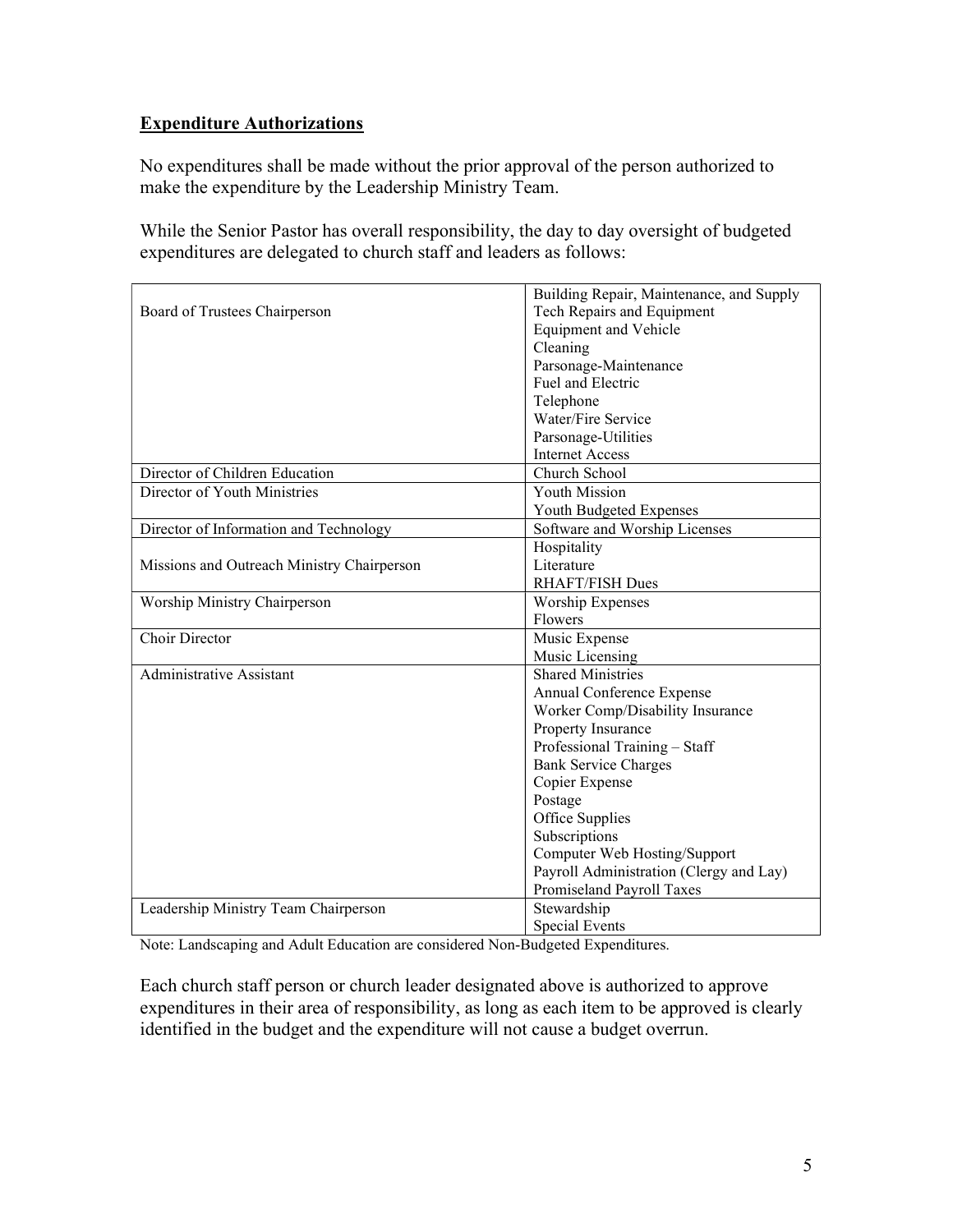## Approval Levels

While the church incurs a variety of types of expenditures, and an annual budget is developed to identify these expenditures in advance, it is recognized that emergency expenditures and non-budgeted expenditures may be needed from time to time. It is the intent of this section to address all types of payment expenditures and to set forth orderly procedures and an approval process so that there ore "no surprises" and the budget is being managed in a professional manner and sound governance.

### 1) Budgeted/Recurring Expenses

a. Expenditures identified in the approved annual budget are viewed as having been approved and can be committed to without obtaining any further approval.

#### 2) Non-Budgeted Expenses

- a. Non-budgeted expenses generally fall into two categories: 1) emergency repair to our facilities exceeding amounts budgeted to cover such contingencies; and 2) an expense that was unforeseen at the time the budget was constructed which supports programs or missions of the church.
- b. If the expenditure is of an emergency nature (i.e. major water leak, heating system failure, etc.) it may be necessary to address immediately the situation to safeguard the facility and then seek approval after the fact. If this occurs, it will be the responsibility of the person in charge to document the incident with the associated costs and provide this information to the Board of Trustees Chairperson. The Board of Trustees Chairperson shall provide this information to the Pastor, Finance Committee Chairperson, and Leadership Ministry Team Chairperson.
- c. If a non-budgeted operative expense is not an emergency, formal approval must be obtained prior to a commitment being made for the expenditure. The party requesting the expenditure shall document and submit it to the Pastor for approval as follows:

| Less than \$100     | Pastor Approval                   |
|---------------------|-----------------------------------|
| \$100 to \$5,000    | Finance Committee Approval        |
| \$5,000 to \$10,000 | Leadership Ministry Team Approval |
| Excess of \$10,000  | Church Conference Approval        |

All approvals are to be documented and filed in the Office of the Administrative Assistant.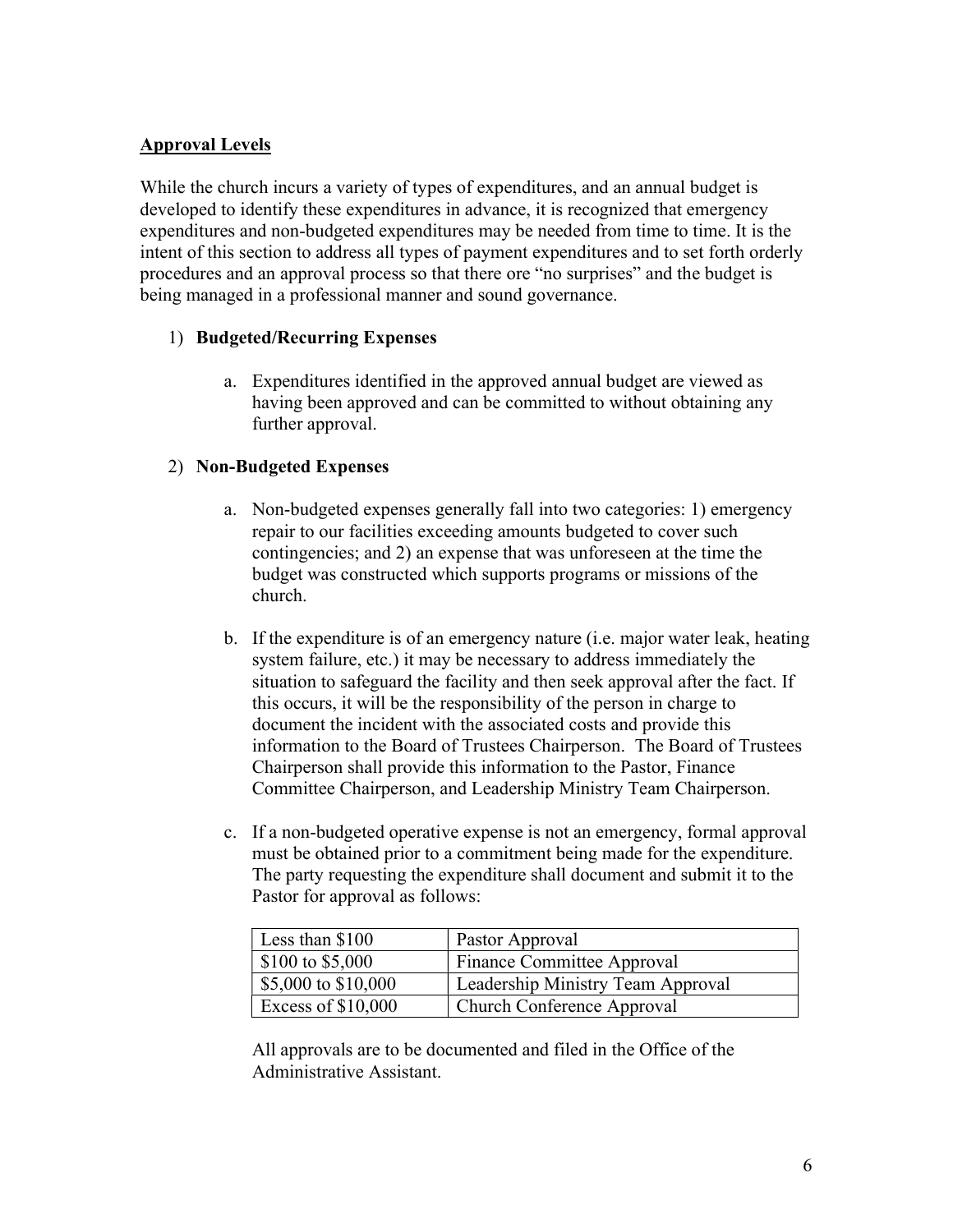#### Payment Processing

Payments to vendors and suppliers are to be made using checks, primarily, and credit cards. Procedures for processing payments are as follows.

- 1) All payments via check must have a written requisition for disbursement completed by the person initiating and approving the expense. This request must be submitted to the Administrative Assistant.
- 2) All payments paid electronically must have the appropriate paperwork to authorize the expenditure.
- 3) The Administrative Assistant processes the requisition for dispersement in accordance with the church's accounting software.
- 4) The Rush United Methodist Church shall maintain two bank checking accounts, one for operating expenses and one for endowment expenses. Both of these checking accounts shall consist of sub-categories consistent with the church's accounting software.

## Credit Card

To facilitate small purchases, one credit card account shall be established for the Rush United Methodist Church.

Credit cards for this account shall be issued to the Administrative Assistant and Board of Trustees Chairperson. These credit cards are not authorized for personal use.

The Administrative Assistant may allow selected individuals to use the Administrative Assistant's credit card. After such use, the credit card is to be returned to the Administrative Assistant along with receipts for all purchases and an indication of the expense account to be charged for each purchase.

Before a charge is made, it may be necessary to ensure funds are available in the account to be charged for the expense.

The Administrative Assistant will receive the monthly statement and, at this time, code and enter each expense into the church's accounting system.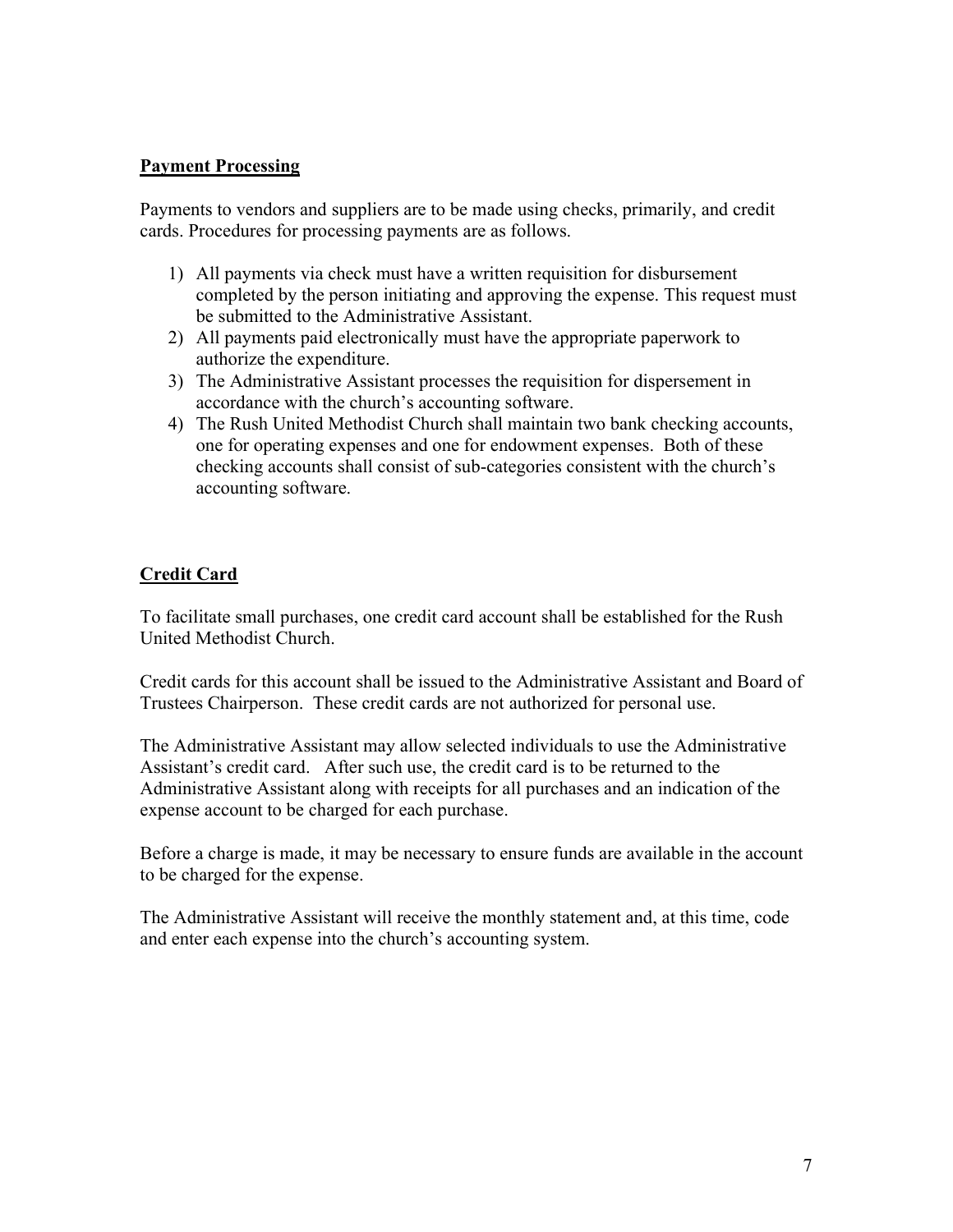#### Wegmans Shoppers Club Card

To facilitate small purchases at Wegmans Stores, a Shoppers Club account shall be established for the Rush United Methodist Church.

Three charge cards for this Shoppers Club account shall be issued to the Administrative Assistant. One card shall be used for RUMC Outreach (Turkey Dinner, etc.). The second card shall be used for RUMC Maintenance to purchase supplies if needed in an emergency. The third card shall be used for the RUMC Breakfast Club and other hospitality events. Shoppers Club cards are not authorized for personal use.

The Administrative Assistant may allow selected individuals to use these Shoppers Club cards. After such use, the Shoppers Club card is to be returned to the Administrative Assistant along with receipts for all purchases and an indication of the expense account to be charged for each purchase.

Before a charge is made, it may be necessary to ensure funds are available in the account to be charged for the expense.

The Administrative Assistant will receive the monthly statement and, at this time, code and enter each expense into the church's accounting system.

### Weiders Ace Hardware Account

To facilitate small purchases at Weiders Ace Hardware Store, an account shall be established for the Rush United Methodist Church.

The Board of Trustees Chairperson shall be authorized to make charges to this account. Charges are not authorized for personal use.

After such use, the Board of Trustees Chairperson shall provide the Administrative Assistant with receipts for all purchases and an indication of the expense account to be charged for each purchase. Before a charge is made, it may be necessary to ensure funds are available in the account to be charged for the expense.

The Administrative Assistant will receive the monthly statement and, at this time, code and enter each expense into the church's accounting system.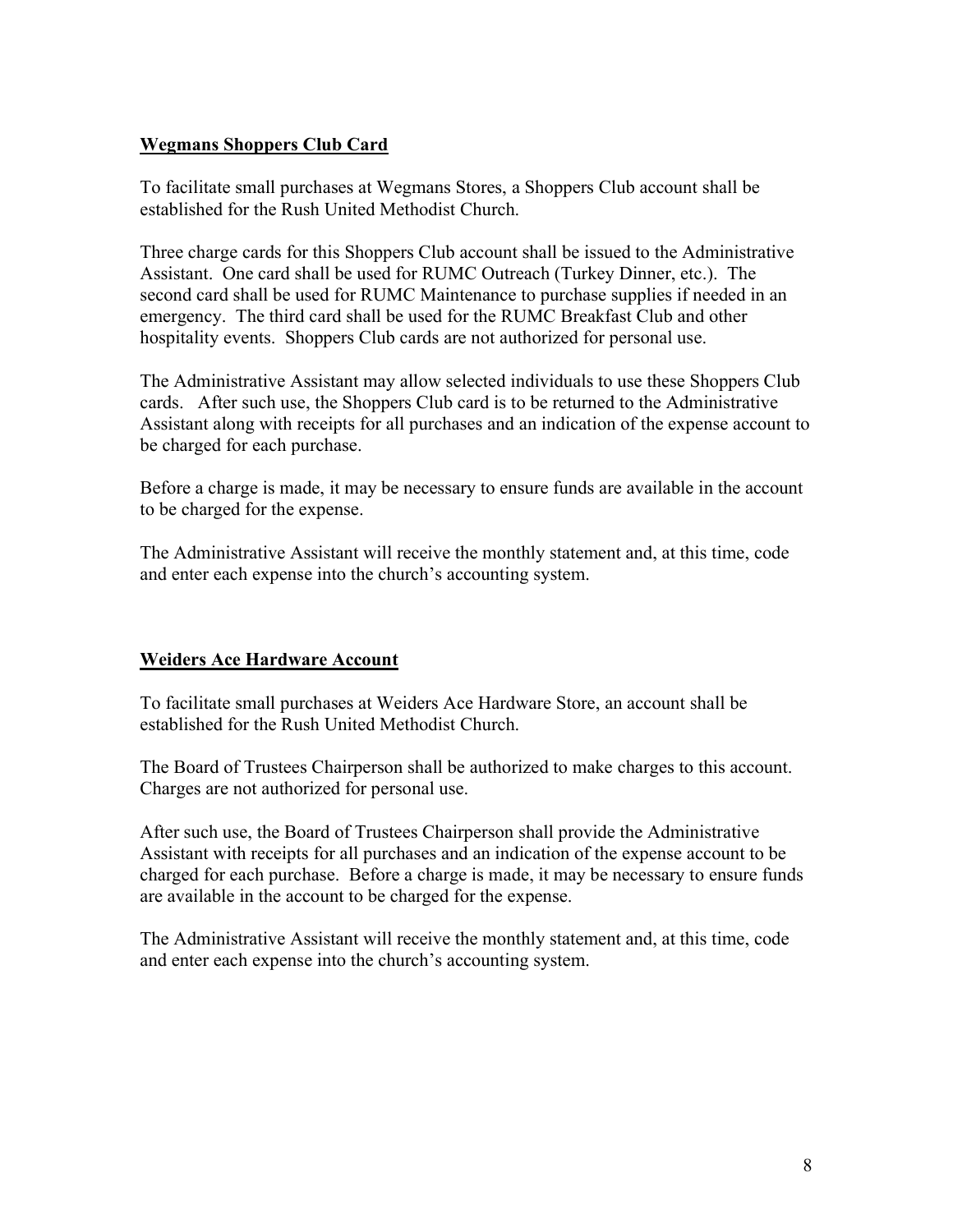#### Payroll Procedures

- 1) The Administrative Assistant is responsible for payroll management.
- 2) Employees shall be paid every two weeks.
- 3) A normal payroll is approximately 20 checks, which includes health insurance benefits, pension, and some reimbursable expenses for the pastor. The pastor receives pension and health insurance benefits as part of a salary package.
- 4) The Staff-Pastoral Relations Committee (SPRC) determines wages and salaries.
- 5) The Promiseland staff salaries and benefits are determined by the Promiseland policies, which are not the same as the policies of the church.
- 6) The church and Promiseland have the same tax identification number. For this reason, the 1941 quarterly tax report shall be done for both organizations as one report.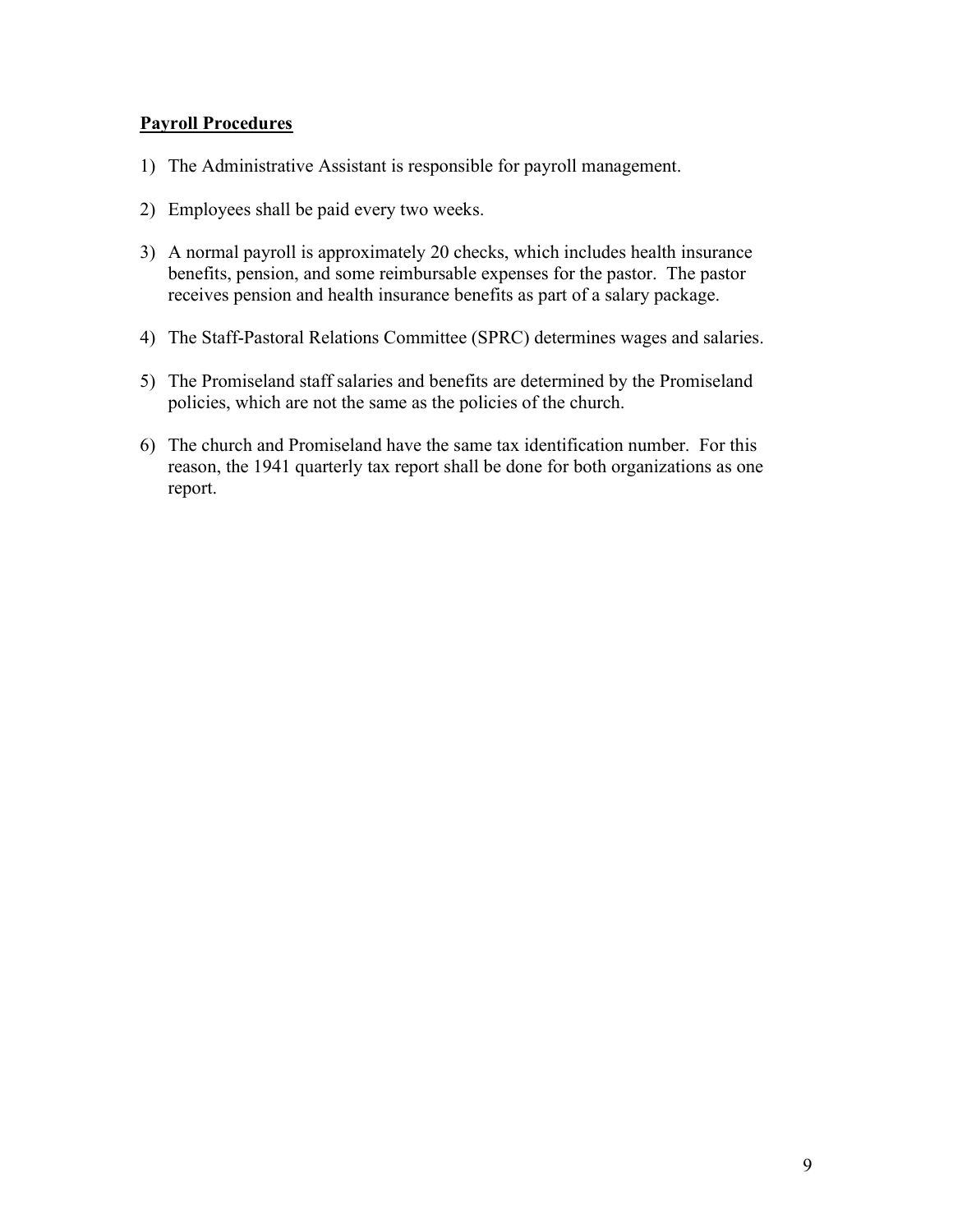### Plate Collections and Other Church Receipts

In order to provide integrity and transparency for our congregation and donors, the following guidelines pertain to the plate collections and other church receipts:

- 1) No one individual shall be allowed to handle plate collections. At least two persons shall be designated, not of the immediate family residing in the same household to count the offering. They shall work under the supervision of the Administrative Assistant.
- 2) Collections shall be counted in a locked room, where there are no distractions or interruptions. After collection envelopes are opened, contributions shall be credited to individuals and the proceeds counted by at least two church members. The balances between envelope totals and cash or check totals shall be reconciled and recorded in a Summary Report outlining the donations received. After the Summary Report is completed, a deposit slip shall be created. The deposit slip shall be placed in the bank envelope and both are placed in a secure location in the office designated by the Administrative Assistant.
- 3) All other church receipts, including electronic transfers, must be accounted for and deposited by the Administrative Assistant.
- 4) Contributions designated for specific causes and objects shall be promptly forwarded according to the intent of the donor and shall not be used for any other purpose.

### Guidelines in the Event of a Robbery

These guidelines are intended to help ensure staff and church member safety:

- 1) Cooperate with the robber to avoid confrontations.
- 2) Stay as calm as possible and take no risks.
- 3) Make a mental note of the features or distinguishing marks of a robber.
- 4) Observe the direction the robber may have taken and note the make, color, and model of the car driven.
- 5) When it is safe, activate the alarm or call 911.
- 6) The robbery should not be discussed with anyone until the police arrive.
- 7) Prior to police arrival, write down the details of the event.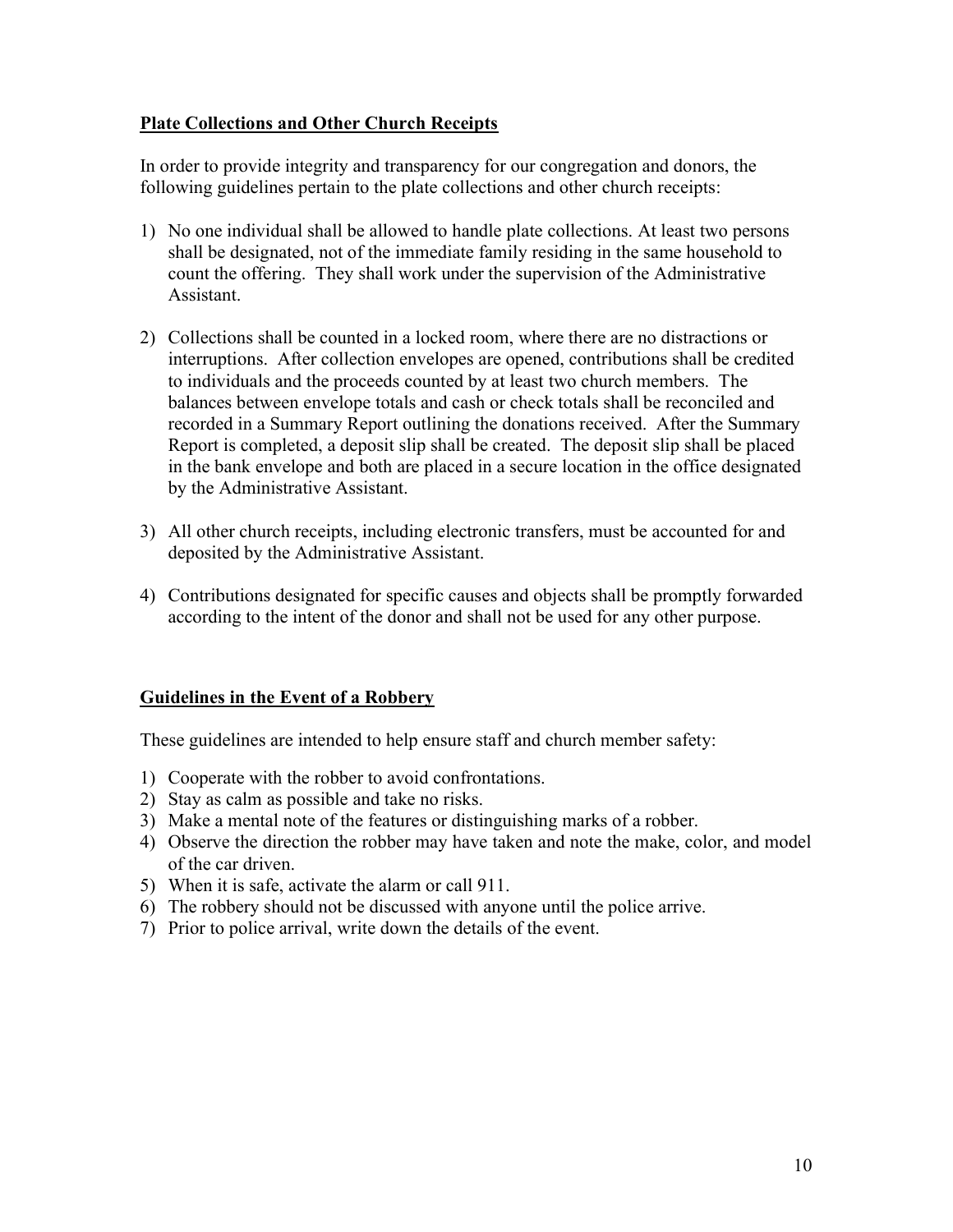### Annual Audit

The Finance Committee shall make provision for an annual audit of the financial statements of the church and all its organizations and accounts. The audit is to be performed in February and will review the previous year financial records.

## Definition of the Audit

The annual audit shall be an independent evaluation of the financial reports and records and internal controls of the church by an independent, qualified person or persons for the purpose of reasonably verifying the reliability of financial reporting, determining whether assets are safeguarded, and determining compliance with local law, local church policies and procedures, and the Book of Discipline.

The audit may include: 1) a review of cash and investment reconciliations; 2) interviews with the church treasurer, administrative assistant, pastor, finance committee chairperson, those who count offerings, and any other person with knowledge of the church's financial practices regarding compliance with existing written financial policies and procedures; 3) a review of journal entries and authorized check signers for each checking and investment account; 4) a review of the internal financial procedures and polices of the church; 5) a review of special funds, including the Endowment Fund; and, 6) other procedures requested by the Finance Committee.

### The Auditor

The Finance Committee shall recommend that the audit be conducted by an internal audit committee (or person) or by an independent certified public accountant. If an internal audit committee or person is to be used, it will be the responsibility of the Finance Committee to ensure that the audit committee or person is properly trained and briefed to conduct the audit.

### The Audit Report

At the conclusion of the audit, the auditor will submit a written report to the Finance Committee detailing the results of the audit. This audit report should address each of the areas audited as well as any recommendations to improve internal financial procedures.

The Finance Committee shall prepare an annual report to the Leadership Ministry Team, which summarizes the operating expenses and separately the designated funds. This report will also be presented to the annual Church Conference along with an overview of highlights from the annual audit.